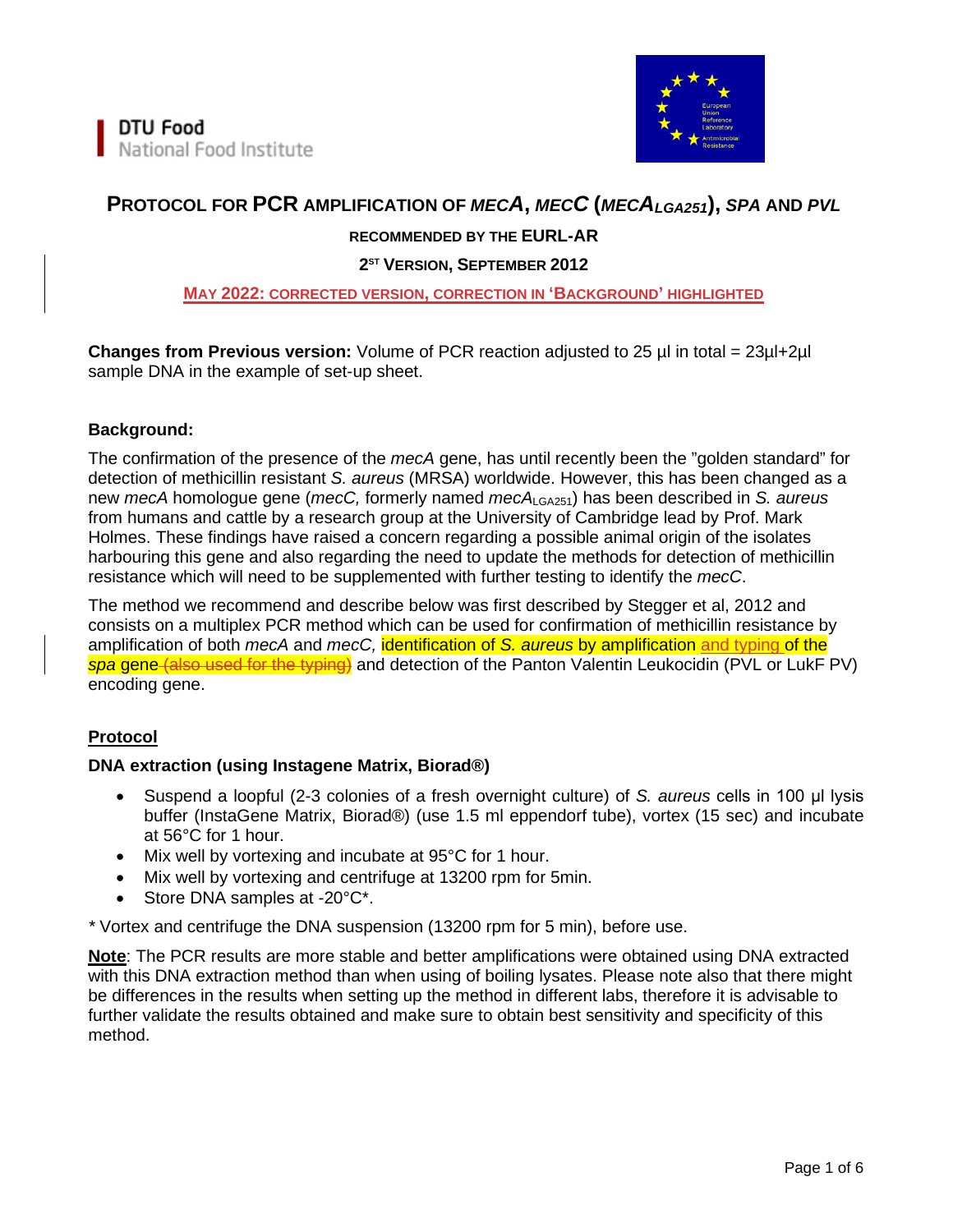



# **PCR Controls:**

*spa*: Use *S. aureus* ATCC 29213 or any *S.aureus* strain, (therefore *spa-*control might not be necessary as the other control strains will also have amplification of *spa*) *mecA:* Use *mecA* positive *S. aureus* 50A247 *pvl:* Use PVL positive *S. aureus mecC*: Use *S. aureus* LGA251

### **Preparation of primers** *spa***/***mecA/mecALGA251***/PVL:**

### **Primermix 1** *spa***/***mecA***/***mecALGA251***/PVL Forward primers**:

- **1.** Take 900 μL H<sub>2</sub>O
- **2.** Add 25 μL *spa*-1113F (100 μM)
- **3.** Add 25 μL *mecA*-P4 (100 μM)
- **4.** Add 25 μL PVL-F (100 μM)
- **5.** Add 25 μL *mecALGA251* MultiFP (100 μM)
- **6.** Vortex s*pa/mecA/mecALGA251/*PVL mix

#### **Primermix** *spa/mecA/mecALGA251***/PVL Reverse primers**:

- **1.** Take 900 μL H<sub>2</sub>O
- **2.** Add 25 μL *spa*-1514R(100 μM)
- **3.** Add 25 μL mecA-P7 (100 μM)
- **4.** Add 25 μL PVL-R (100 μM)
- **5.** Add 25 μL *mecALGA251* MultiRP (100 μM)
- **6.** Vortex *spa*/*mecA*/*mecALGA251*/PVL mix

#### **Sample preparation for PCR**

#### **Reaction mix:**

At the EURL-AR we have chosen to use a Master mix (DreamTaq™ Green PCR Master Mix) to facilitate the PCR reaction preparation and it has the advantage of also including loading buffer, allowing for direct loading on electrophoresis gel after PCR amplification.

The set up and running conditions are described in the Sample PCR sheet (contains PCR mix and conditions).

#### **Template:**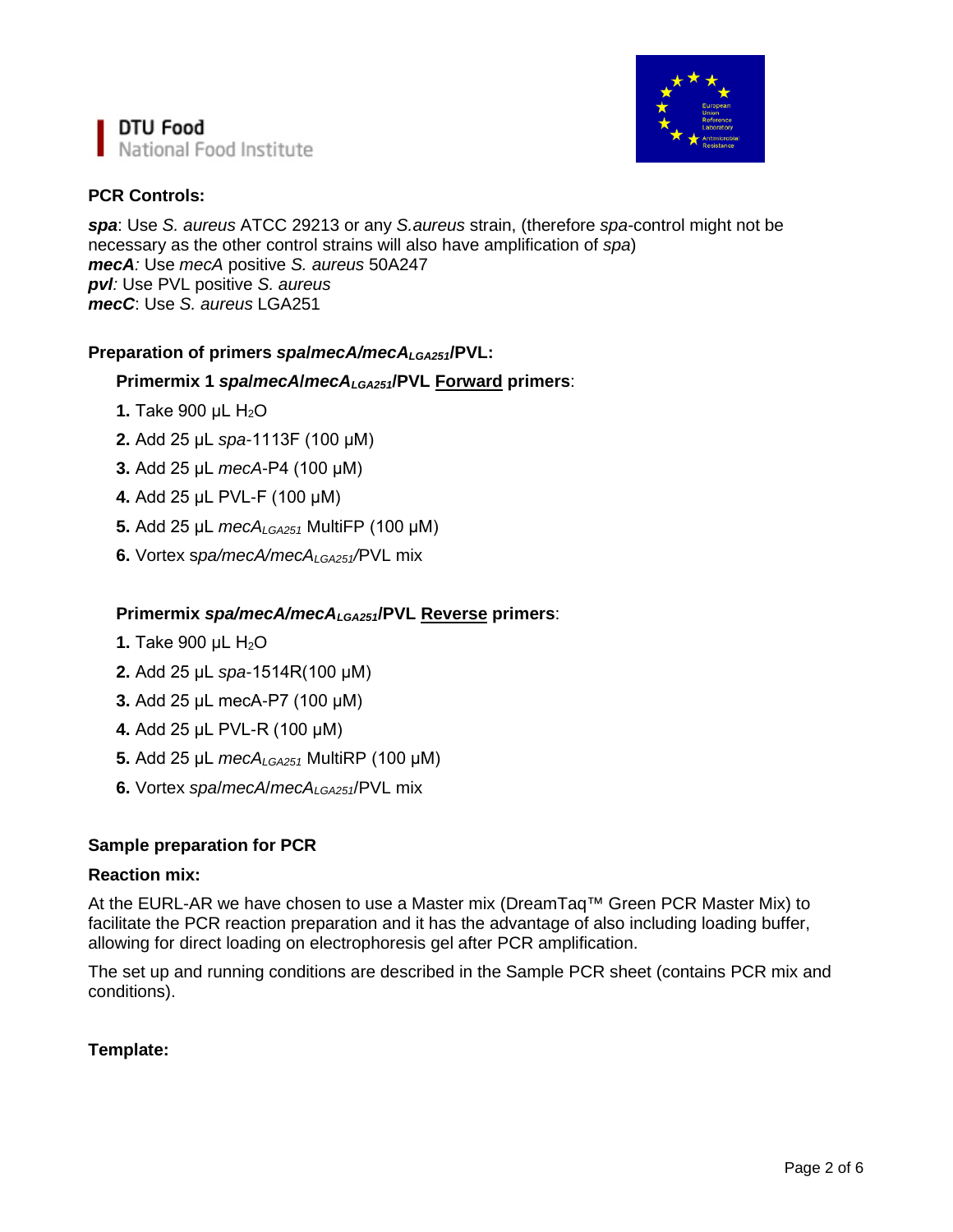#### DTU Food ı National Food Institute п



As template for the PCR we recommend to use 2µl of the above prepared DNA in a 25µl PCR reaction.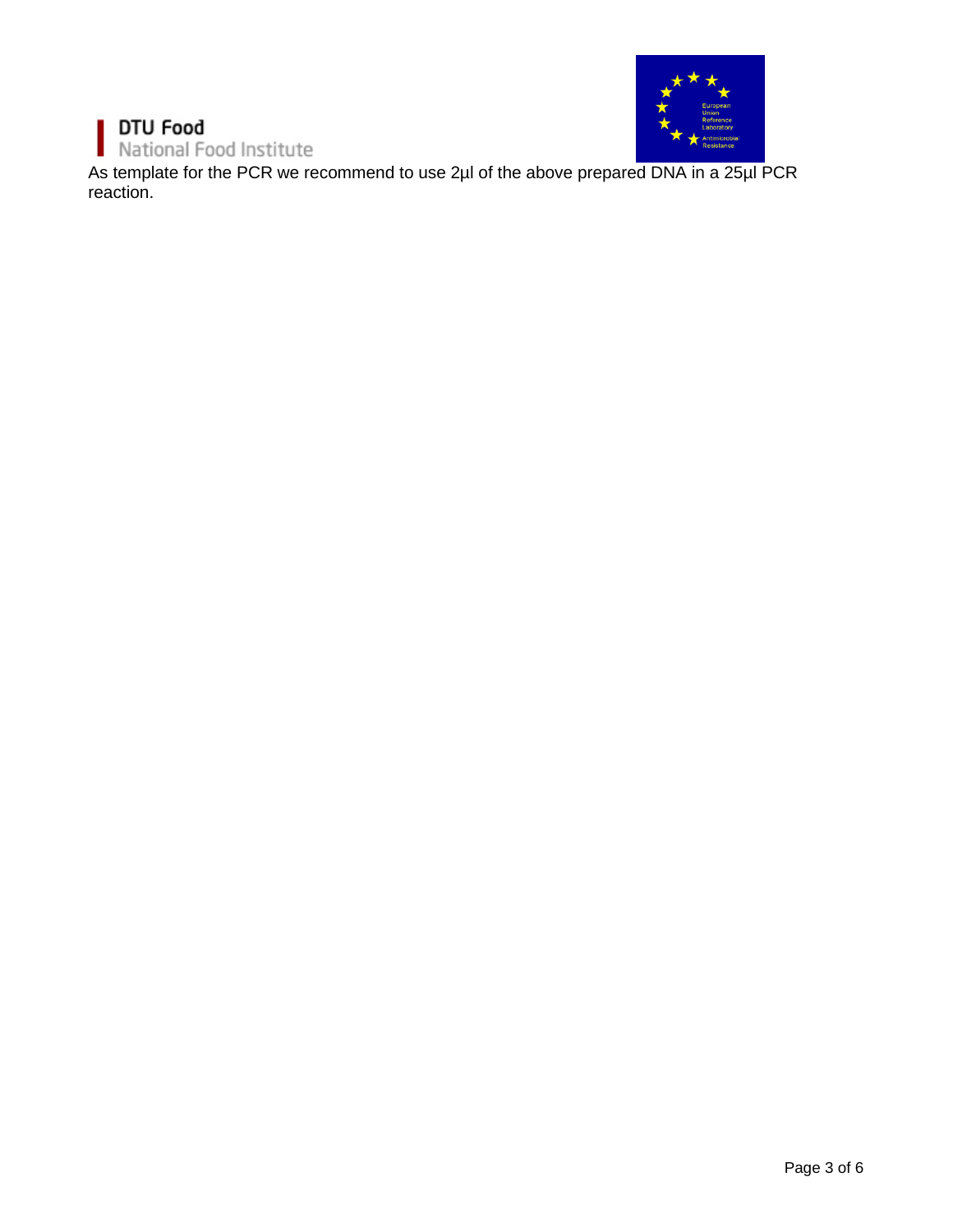



| <b>Primer name</b>      | Primer # (EURL-<br>AR) | <b>Sequence</b>                       |
|-------------------------|------------------------|---------------------------------------|
| spa-1113F               | 2819                   | 5' - TAAAGACGATCCTTCGGTGAGC - 3'      |
| $spa-1514R$             | 2820                   | 5' - CAGCAGTAGTGCCGTTTGCTT - 3'       |
| mecA P4                 | 2821                   | 5' - TCCAGATTACAACTTCACCAGG - 3'      |
| mecA P7                 | 2822                   | 5' - CCACTTCATATCTTGTAACG - 3'        |
| pvl-F                   | 2823                   | 5' - GCTGGACAAAACTTCTTGGAATAT - 3'    |
| pvl-R                   | 2824                   | 5' - GATAGGACACCAATAAATTCTGGATTG - 3' |
| $mecA_{LGA251}$ MultiFP | 2825                   | 5' - GAAAAAAAGGCTTAGAACGCCTC - 3'     |
| $mecA_{LGA251}$ MultiRP | 2826                   | 5' - GAAGATCTTTTCCGTTTTCAGC - 3'      |

#### **Electrophoresis:**

Run 5-8µl of the PCR products (you do not need to mix loading buffer for the electrophoresis in case you use the DreamTaq Green Master mix). Run in parallel with a 100bp Ladder molecular weight marker on a 2% agarose gel in TBE 1X. Run for 1h at about 130V.

Stain the gel in Ethidium bromide circa 20-30min.

De-stain briefly in milliQ water.

Take a picture in the transilluminator under UV light. Observe the bands and interpret the results according to the description below and the figure (Figure 1):

- *Spa* the *spa* fragment resulting from the amplification is variable in size and ranges from 180- 600bp depending on the *spa* type present and this fragment should be amplified from all *S. aureus* strains (no amplification of the *spa* fragment indicates the isolate is not a *S. aureus* and further identification procedures might be necessary to determine the species, in case this is necessary).
- Methicillin resistance: any amplification of the *mecA* or the *mecC* gene confirms methicillin resistance
	- o *mecA* the *mecA* fragment to be amplified has an expected size of 162bp.
	- o *mecC* the amplified fragment is expected to be 138 bp.
- PVL an amplified fragment of 85bp indicates the presence of the gene encoding the Panton Valentine Leukocidin (PVL) which might be present in some isolates.

**Note**: The PCR product of the multiplex can be purified and used for sequencing the *spa* fragment for *spa* typing, directly.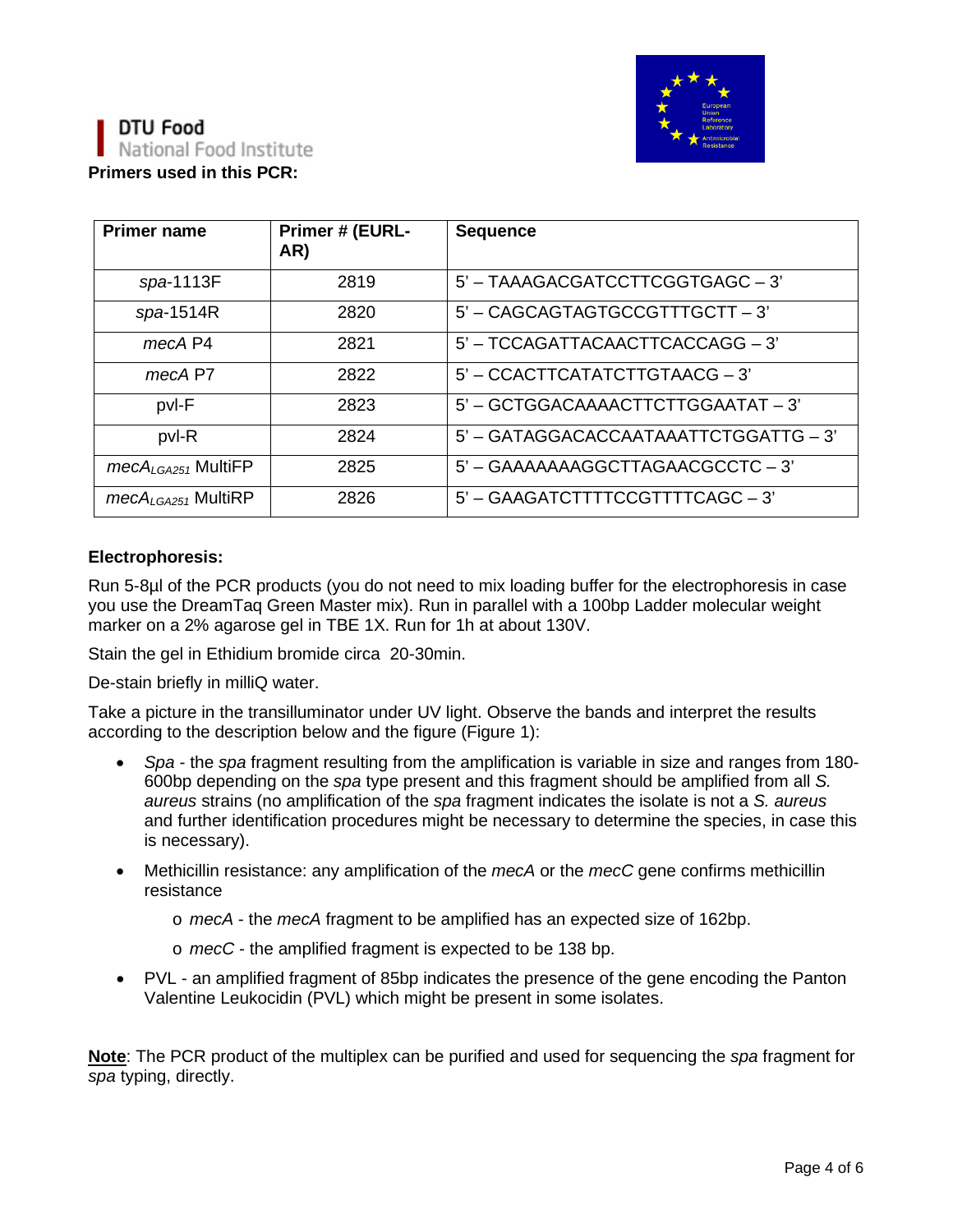

# DTU Food National Food Institute



**Figure 1.** Multiplex PCR for detection of *mecA*, *mecC (mecALGA251*), *lukF-PV (PVL)* and *spa*.

Lanes 1 and 8: 100-bp ladder.

Lane 2: *mecC* positive MRSA (*spa* and *mecC* amplification).

Lane 3: *pvl* positive MRSA (*lukF-PV*, *spa* and *mecA* amplification).

Lane 4: MRSA (*spa* t528=one *spa* repeat and *mecC* amplification)

Lane 5: MRSA (*spa* t843 and *mecC* amplification)

Lane 6: MSSA. (*spa* amplification only)

Lane 7: negative control  $(H<sub>2</sub>O)$ .

## **Reference**:

Stegger M, Andersen PS, Kearns A, Pichon B, Holmes MA, Edwards G, Laurent F, Teale C, Skov R, Larsen AR. Rapid detection, differentiation and typing of methicillin-resistant *Staphylococcus aureus* harbouring either *mecA* or the new *mecA* homologue *mecA(LGA251)*. Clin Microbiol Infect. 2012 Apr;18(4):395-400.